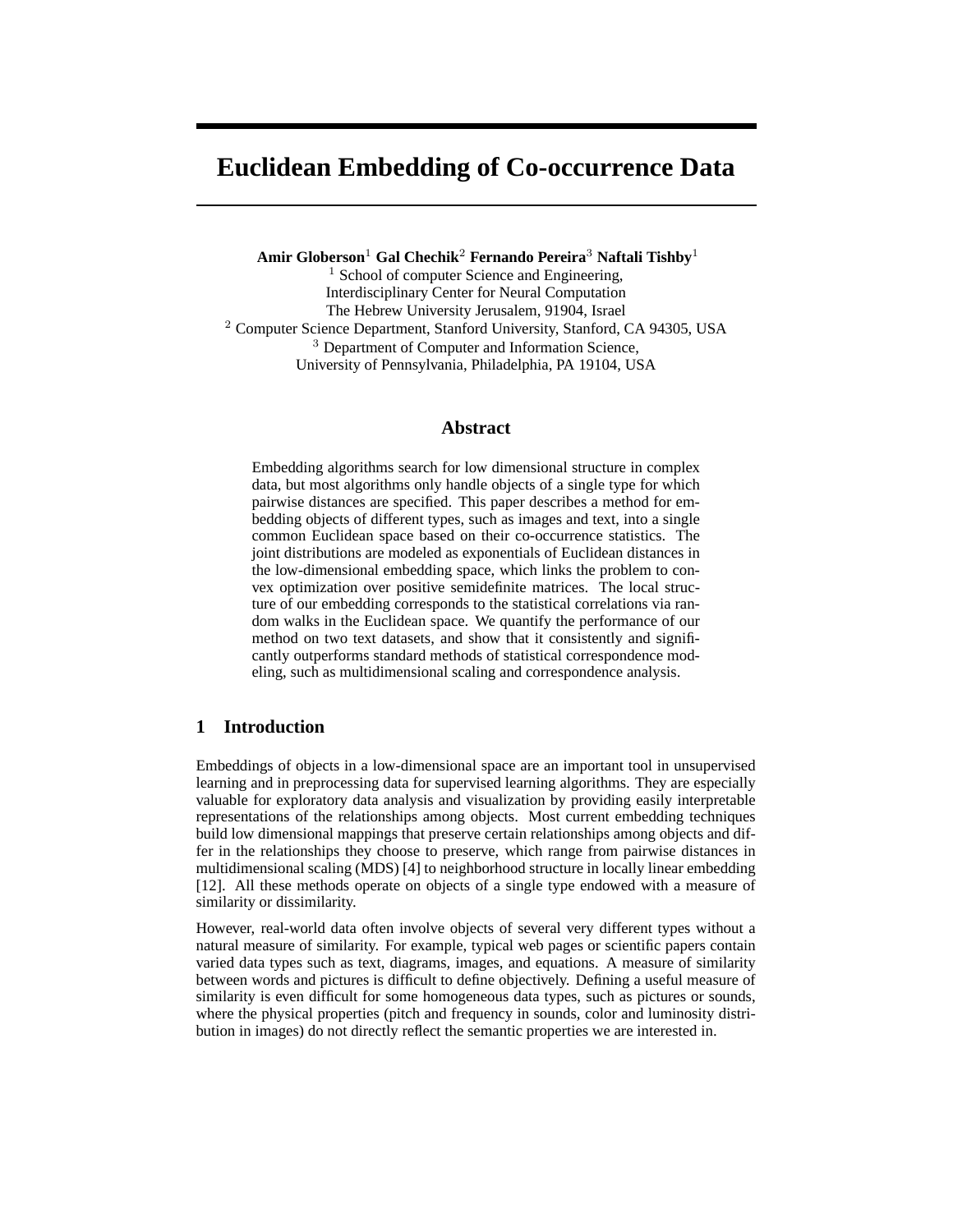The current paper addresses this problem by creating embeddings from statistical associations. The idea is to find a Euclidean embedding in low dimension that represents the empirical co-occurrence statistics of two variables. We focus on modeling the conditional probability of one variable given the other, since in the data we analyze (documents and words, authors and terms) there is a clear asymmetry which suggests a conditional model. Joint models based on similar principles can be devised in a similar fashion, and may be more appropriate for symmetric data. We name our method CODE for *Co-Occurrence Data Embedding*.

Our cognitive notions are often built through statistical associations between different information sources. Here we assume that those associations can be represented in a lowdimensional space. For example, pictures which frequently appear with a given text are expected to have some common, locally low-dimensional characteristic that allows them to be mapped to adjacent points. We can thus rely on co-occurrences to embed different entity types, such as words and pictures, genes and expression arrays, into the same subspace. Once this embedding is achieved it also naturally defines a measure of similarity between entities of the same kind (such as images), induced by their other corresponding modality (such as text), providing a meaningful similarity measure between images.

Embedding of heterogeneous objects is performed in statistics using *correspondence analysis* (CA), a variant of *canonical correlation analysis* for count data [8]. These are related to Euclidean distances when the embeddings are constrained to be normalized. However, as we show below, removing this constraint has great benefits for real data. Statistical embedding of same-type objects was recently studied by Hinton and Roweis [9]. Their approach is similar to ours in that it assumes that distances induce probabilistic relations between objects. However, we do not assume that distances are given in advance, but instead we derive them from the empirical co-occurrence data. The Parametric Embedding method [11], which also appears in the current proceedings, is formally similar to our method but is used in the setting of supervised classification.

#### **2 Problem Formulation**

Let X and Y be two categorical variables with an empirical distribution  $\bar{p}(x, y)$ . No additional assumptions are made on the values of  $X$  and  $Y$  or their relationships. We wish to model the statistical dependence between  $X$  and  $Y$  through an intermediate Euclidean space  $\mathbb{R}^d$  and mappings  $\vec{\phi}: X \to \mathbb{R}^d$  and  $\vec{\psi}: Y \to \mathbb{R}^d$ . These mappings should reflect the dependence between X and Y in the sense that the distance between each  $\vec{\phi}(x)$  and  $\vec{\psi}(y)$ determines their co-occurrence statistics.

We focus in this manuscript on modeling the conditional distribution  $p(y|x)^{1}$ , and define a model which relates conditional probabilities to distances by

$$
p(y|x) = \frac{\bar{p}(y)}{Z(x)} e^{-d_{x,y}^2} \quad \forall x \in X, \forall y \in Y
$$
\n(1)

where  $d_{x,y}^2 \equiv |\vec{\phi}(x) - \vec{\psi}(y)|^2 = \sum_{k=1}^d (\phi_k(x) - \psi_k(y))^2$  is the Euclidean distance between  $\vec{\phi}(x)$  and  $\vec{\psi}(y)$  and  $Z(x)$  is the partition function for each value of x. This partition function equals  $Z(x) = \sum_{y} \bar{p}(y)e^{-d_{x,y}^2}$  and is thus the empirical mean of the exponentiated distances from x (therefore  $Z(x) \leq 1$ ).

This model directly relates the ratio  $\frac{p(y|x)}{\bar{p}(y)}$  to the distance between the embedded x and y. The ratio decays exponentially with the distance, thus for any  $x$ , a closer  $y$  will have

<sup>&</sup>lt;sup>1</sup>We have studied several other models of the joint rather than the conditional distribution. These differ by the way the marginals are modeled and will be described elsewhere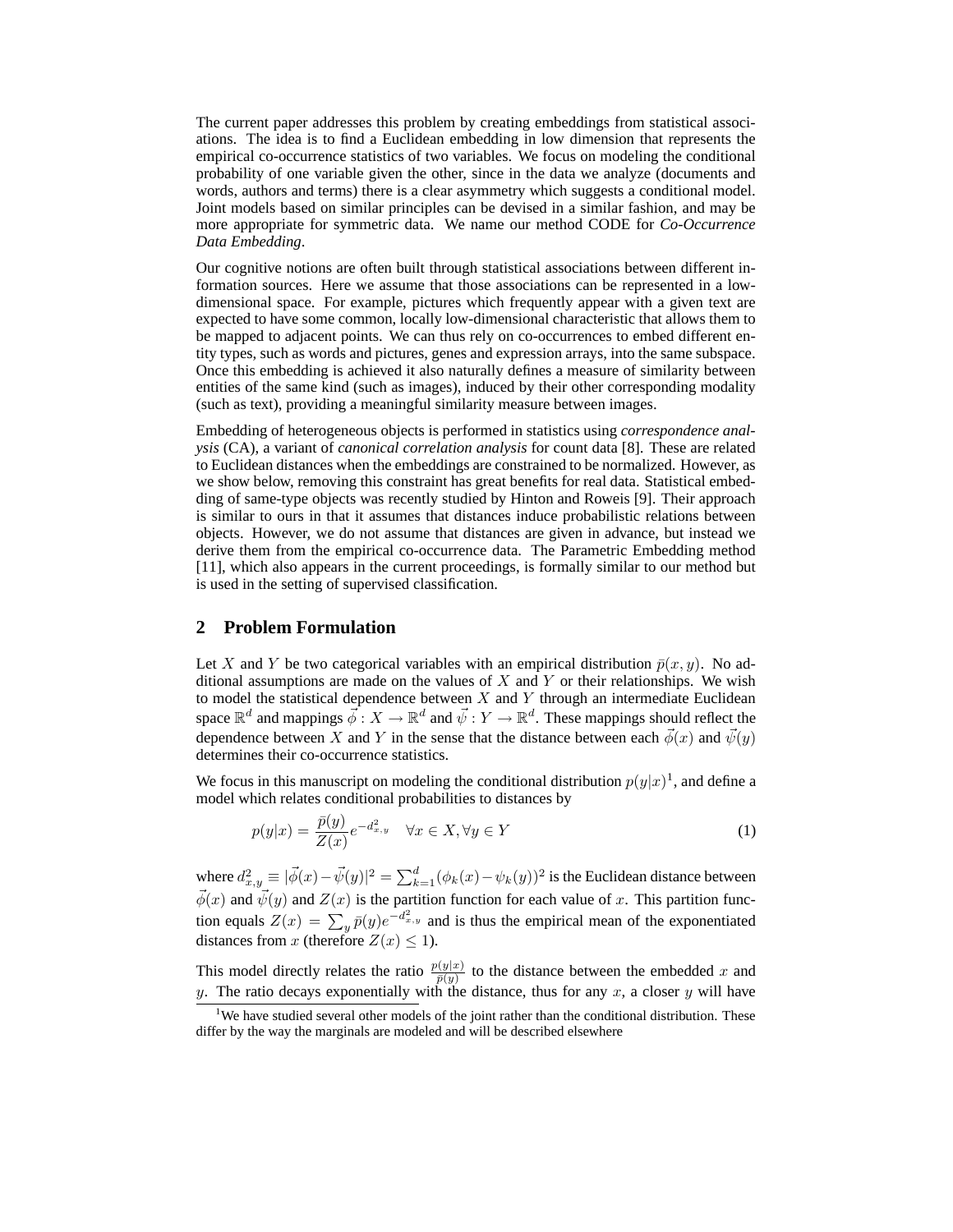

Figure 1: Embedding of  $X, Y$  into the same  $d$ -dimensional space.

a higher interaction ratio. As a result of the fast decay, the closest objects dominate the distribution. The model of Eq. 1 can also be described as the result of a random walk in the low-dimensional space illustrated in Figure 1. When  $y$  has a uniform marginal, the probability  $p(y|x)$  corresponds to a random walk from x to y, with transition probability inversely related to distance.

We now turn to the task of learning  $\vec{\phi}$ ,  $\vec{\psi}$  from an empirical distribution  $\bar{p}(x, y)$ . It is natural in this case to maximize the likelihood (up to constants depending on  $\bar{p}(y)$ )

$$
\max_{\vec{\phi}, \vec{\psi}} l(\vec{\phi}, \vec{\psi}) = -\sum_{x,y} \bar{p}(x,y) d_{x,y}^2 - \sum_x \bar{p}(x) \log Z(x) , \qquad (2)
$$

where  $\bar{p}(x, y)$  denotes the empirical distribution over X, Y. As in other cases, maximizing the likelihood is also equivalent to minimizing the  $D_{KL}$  between the empirical and the model's distributions. The likelihood is composed of two terms. The first is (minus) the mean distance between  $x$  and  $y$ . This will be maximized when all distances are zero. This trivial solution is avoided because of the *regularization* term  $\sum_x \bar{p}(x) \log Z(x)$ , which acts to increase distances between x and y points. The next section discusses the relation of this target function to that of Canonical Correlation Analysis [10].

To characterize the maxima of the likelihood we differentiate it with respect to the embeddings of individual objects  $\vec{\phi}(x), \vec{\psi}(y)$ , and obtain the following gradients

$$
\frac{\partial l(\vec{\phi}, \vec{\psi})}{\partial \vec{\phi}(x)} = 2\bar{p}(x) \left( \langle \vec{\psi}(y) \rangle_{\bar{p}(y|x)} - \langle \vec{\psi}(y) \rangle_{p(y|x)} \right) \tag{3}
$$
\n
$$
\frac{\partial l(\vec{\phi}, \vec{\psi})}{\partial \vec{\psi}(y)} = 2p(y) \left( \vec{\psi}(y) - \langle \vec{\phi}(x) \rangle_{p(x|y)} \right) - 2\bar{p}(y) \left( \vec{\psi}(y) - \langle \vec{\phi}(x) \rangle_{\bar{p}(x|y)} \right),
$$

where  $p(y) = \sum_x p(y|x)\bar{p}(x)$ .

Equating these gradients to zero, the  $\vec{\phi}(x)$  gradient yields  $\langle \vec{\psi}(y) \rangle_{p(y|x)} = \langle \vec{\psi}(y) \rangle_{\bar{p}(y|x)}$ . This characterization is similar to the one seen in maximum entropy learning. Since  $p(y|x)$ will have significant values for Y values such that  $\psi(y)$  is close to  $\phi(x)$ , this condition implies that the expected location of a neighbor of  $\phi(x)$  is the same under the empirical and model distributions.

To find the optimal  $\vec{\phi}$ ,  $\vec{\psi}$  for a given embedding dimension d, we used a conjugate gradient ascent algorithm with random restarts. In section 4 we describe a different approach to this optimization problem.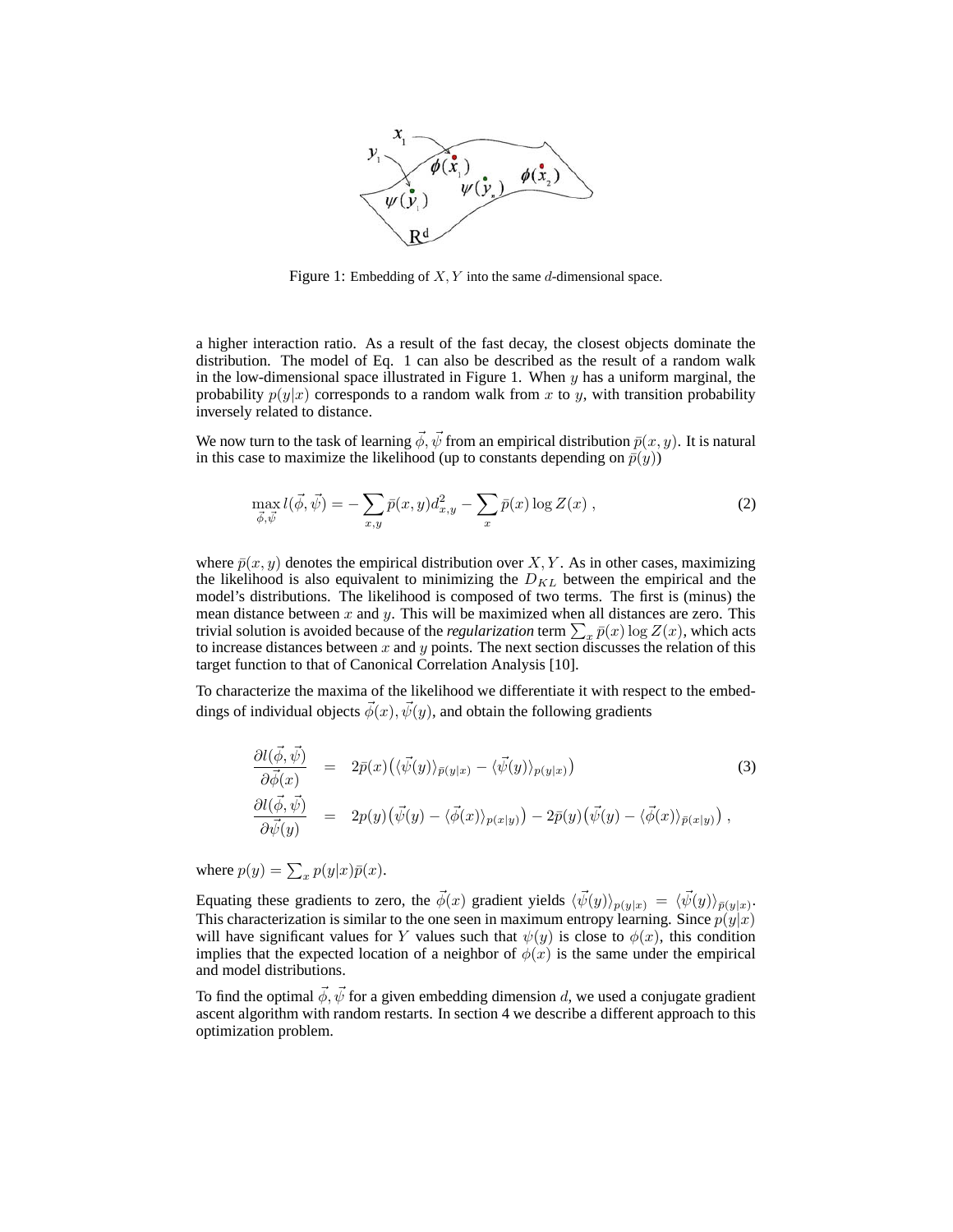#### **3 Relation to Other Methods**

Embedding the rows and columns of a contingency table into a low dimensional Euclidean space is related to statistical methods for the analysis of heterogeneous data. Fisher [6] described a method for mapping X and Y into  $\phi(x)$ ,  $\psi(y)$  such that the correlation coefficient between  $\phi(x)$ ,  $\psi(y)$  is maximized. His method is in fact the discrete analogue of the more widely known *Canonical correlation analysis* (CCA) [10]. Another closely related method is *Correspondence analysis* [8], which uses a different normalization scheme, and aims to model  $\chi^2$  distances between rows and columns of  $\bar{p}(x, y)$ .

The goal of all the above methods is to maximize the correlation coefficient between the embeddings of X and Y. We now discuss their relation to our *distance* based method. First, note that the correlation coefficient is invariant under affine transformations and we can thus focus on centered solutions with a unity covariance matrix  $(\langle \phi(x) \rangle = 0$  and  $COV(\phi(x)) = COV(\psi(y)) = I$  solutions. In this case, the correlation coefficient is given by the following expression (we focus on  $d = 1$  for simplicity)

$$
\rho(\phi(x), \psi(y)) = \sum_{x,y} \bar{p}(x,y)\phi(x)\psi(y) = -\frac{1}{2}\sum_{x,y} \bar{p}(x,y)d_{x,y}^2 + 1.
$$
 (4)

Maximizing the correlation is therefore equivalent to minimizing the mean distance across all pairs. This clarifies the relation between CCA and our method: Both methods aim to minimize the average distance between  $X$  and  $Y$  embeddings. However, CCA forces both embeddings to be centered and with a unity covariance matrix, whereas our method introduces a global regularization term related to the partition function.

Our method is additionally related to exponential models of contingency tables, where the counts are approximated by a normalized exponent of a low rank matrix [7]. The current approach can be understood as a constrained version of these models where the expression in the exponent is constrained to have a geometric interpretation.

A well-known geometric oriented embedding method is multidimensional scaling (MDS) [4], whose standard version applies to same-type objects with predefined distances. MDS embedding of heterogeneous entities was studied in the context of modeling ranking data (see [4] section 7.3). These models, however, focus on specific properties of ordinal data and therefore result in optimization principles and algorithms different from our probabilistic interpretation.

#### **4 Semidefinite Representation**

The optimal embeddings  $\vec{\phi}$ ,  $\vec{\psi}$  may be found using unconstrained optimization techniques. However, the Euclidean distances used in the embedding space also allow us to reformulate the problem as constrained convex optimization over the cone of positive semidefinite (PSD) matrices [14].

We start by showing that for embeddings with dimension  $d = |X| + |Y|$ , maximizing (2) is equivalent to minimizing a certain convex non-linear function over PSD matrices. Consider the matrix A whose columns are all the embedded vectors  $\vec{\phi}$  and  $\vec{\psi}$ . The matrix  $G \equiv A^T A$ is the Gram matrix of the dot products between embedding vectors. It is thus a symmetric PSD matrix of rank  $\leq d$ . The converse is also true: any PSD matrix of rank  $\leq d$  can be factorized as  $A<sup>T</sup>A$ , where A is an embedding matrix of dimension d. The distance between two columns in A is linearly related to the Gram matrix via  $d_{ij}^2 = g_{ii} + g_{jj} - 2g_{ij}$ .

Since the likelihood function depends only on the distances between points in  $X$  and in  $Y$ ,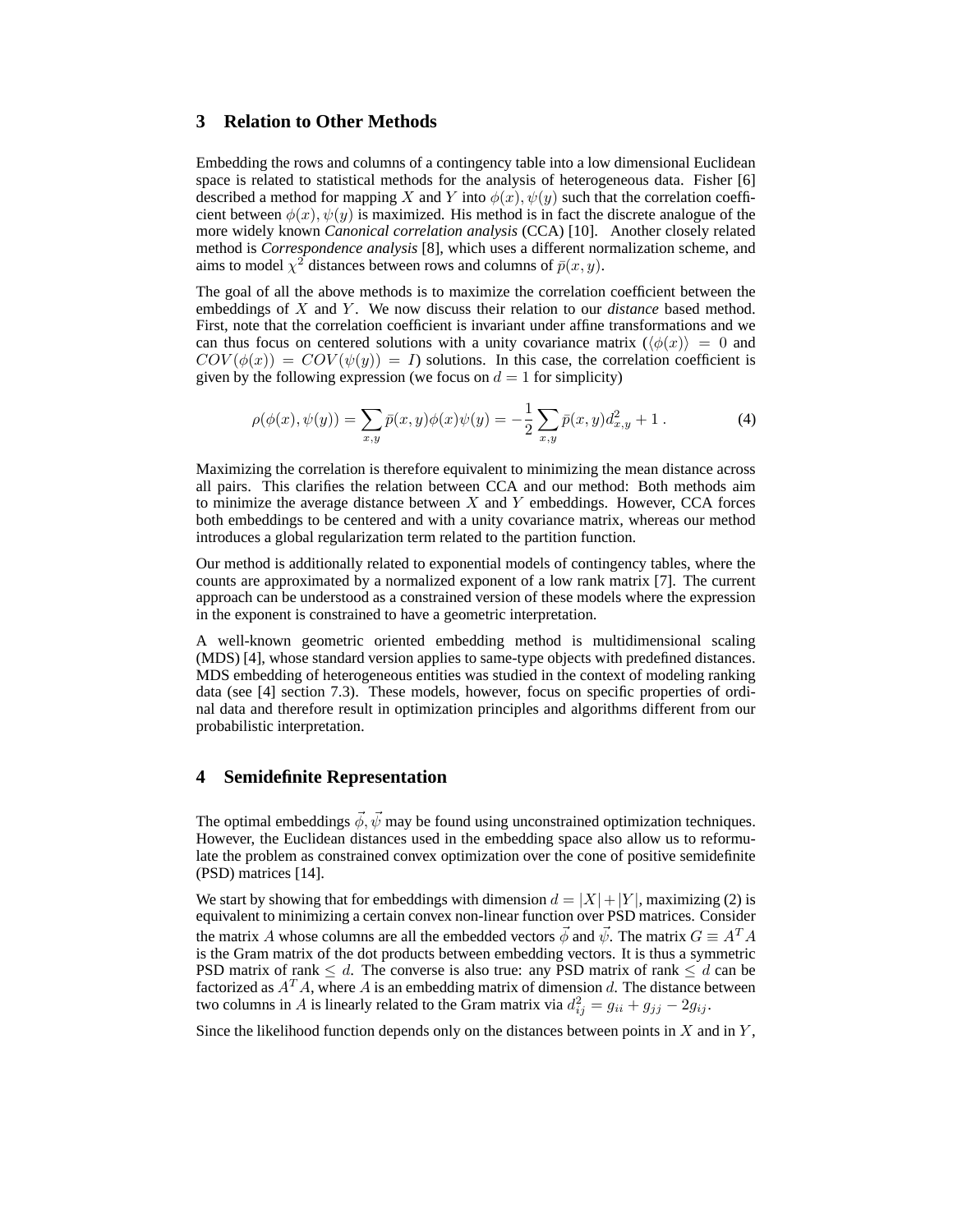we can write the optimization problem in (2) as

$$
\min_{G} \sum_{x} \bar{p}(x) \log \sum_{y} \bar{p}(y) e^{-d_{xy}^2} + \sum_{x,y} \bar{p}(x,y) d_{xy}^2
$$
\nSubject to 
$$
G \succeq 0, \quad \text{rank}(G) \leq d, \quad d_{xy}^2 = g_{xx} + g_{yy} - 2g_{xy}
$$

where  $g_{xy}$  denotes the element in G corresponding to specific values of x, y.

Thus, our problem is equivalent to optimizing a nonlinear objective over the set of PSD matrices of a constrained rank. The minimized function is convex, since it is the sum of a linear function of G and functions  $\log \sum$  exp of an affine expression in G, which are also convex (see Geometric Programming section in  $[2]$ ). Moreover, when  $G$  has full rank, the set of constraints is also convex. We conclude that when the embedding dimension is of size  $d = |X| + |Y|$  the optimization problem of Eq. (5) is convex. Thus there are no local minima, and solutions can be found efficiently.

The PSD formulation allows us to add non-trivial constraints. Consider, for example, constraining the  $p(y)$  marginal to its empirical values, i.e.  $\sum_{x} p(y|x)\bar{p}(x) = \bar{p}(y)$ . To introduce this as a convex constraint we take two steps. First, we note that we can relax the constraint that distributions normalize to one, and require that they normalize to less than one. This is achieved by replacing  $\log Z(x)$  with a free variable  $a(x)$  and writing the problem as follows (we omit the dependence of  $d_{xy}^2$  on G for brevity)

$$
\min_{G} \sum_{x} \bar{p}(x)a(x) + \sum_{x,y} \bar{p}(x,y)d_{xy}^{2}
$$
\n(6)

$$
\text{Subject to}\quad G\succeq 0\,,\quad \text{rank}(\mathbf{G})\leq \mathbf{d},\quad \log \sum_{\mathbf{y}}\bar{\mathbf{p}}(\mathbf{y})\mathrm{e}^{-\mathbf{d}_{\mathbf{x}\mathbf{y}}^2-\mathbf{a}(\mathbf{x})}\leq 0\quad \forall \mathbf{x}
$$

It can be shown that the optimum of 6 will be obtained for solutions normalized to one, and it thus coincides with the optimum of 5. The constraint  $\sum_{x} p(y|x) \bar{p}(x) = \bar{p}(y)$  can now be relaxed to the *inequality*  $\sum_{x} \bar{p}(y)\bar{p}(x)e^{-d_{xy}^2 - a(x)} \le \bar{p}(y)$ , which defines a convex set. Again, the optimum will be obtained when the constraint is satisfied with equality.

Embedding into a low dimension requires constraining the rank, but this is difficult since the problem is no longer convex in the general case. One approach to obtaining low rank solutions is to optimize over a full rank  $G$  and then project it into a lower dimension via spectral decomposition as in [14] or classical MDS. However, in the current problem, this was found to be ineffective. Instead, we penalize high-rank solutions by adding the trace of G [5] weighted by a positive factor,  $\lambda$ , to the objective function in (5). Small values of  $Tr(G)$  are expected to correspond to sparse eigenvalue sets and thus penalize high rank solutions. This approach was tested on subsets of the databases described in section 5 and yielded similar results to those of the gradient based algorithm. We believe that PSD algorithms may turn out to be more efficient in cases where relatively high dimensional embeddings are sought. Furthermore, under the PSD formulation it is easy to introduce additional constraints, for example on distances between subsets of points (as in [14]), and on marginals of the distribution.

#### **5 Applications**

We tested our approach on a variety of applications. Here we present embedding of words and documents and authors and documents. To provide quantitative assessment of the performance of our method, that goes beyond visual inspection, we apply it to problems where some underlying structures are known in advance. The known structures are only used for performance measurement and not during learning.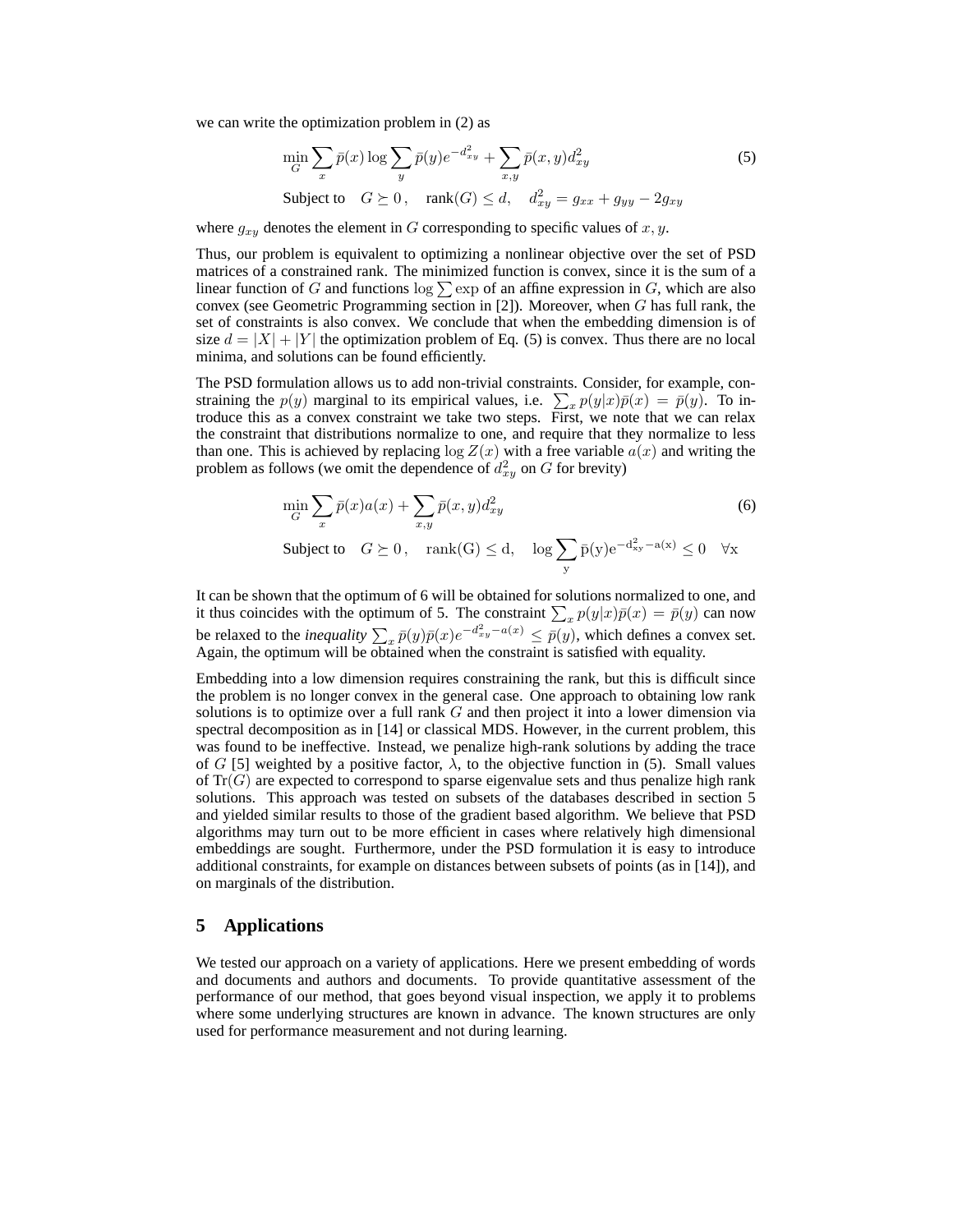

Figure 2: CODE Embedding of 2483 documents and 2000 words from the NIPS database (the 2000 most frequent words, excluding the first 100, were used). The left panel shows document embeddings for NIPS 15-17, with colors to indicate the document topic. Other panels show embedded words and documents for the areas specified by rectangles. Figure (b) shows the border region between algorithms and architecture (AA) and learning theory (LT) (bottom rectangle in (a)). Figure (c) shows the border region between neuroscience (NS) and biological vision (VB) (upper rectangle in (a)). Figure (d) shows mainly control and navigation (CN) documents (left rectangle in (a)).



Figure 3: CODE Embedding of 2000 words and 250 authors from the NIPS database (the 250 authors with highest word counts were chosen; words were selected as in Figure 2). Left panel shows embeddings for authors (red crosses) and words (blue dots). Other panels show embedded authors (only first 100 shown) and words for the areas specified by rectangles. They can be seen to correspond to learning theory, control and neuroscience (from left to right).

#### **5.1 NIPS Database**

Embedding algorithms may be used to study the structure of document databases. Here we used the NIPS 0-12 database supplied by Roweis  $^2$ , and augmented it with data from NIPS volumes 13-17<sup>3</sup>. The last three volumes also contain an indicator of the document's topic (AA for algorithms and architecture, LT for learning theory, NS for neuroscience etc.).

We first used CODE to embed documents and words into  $\mathbb{R}^2$ . The results are shown in Figure 2. It can be seen that documents with similar topics are mapped next to each other (e.g. AA near LT and NS near Biological Vision). Furthermore, words characterize the topics of their neighboring documents.

Next, we used the data to generate an authors-words matrix (as in the Roweis database). We could now embed authors and words into  $\mathbb{R}^2$ , by using CODE to model  $p(word|author)$ . The results are shown in Figure 3. It can be seen that authors are indeed mapped next to terms relevant to their work, and that authors dealing with similar domains are also mapped together. This illustrates how co-occurrence of words and authors may be used to induce a metric on authors alone.

<sup>2</sup> See http://www.cs.toronto.edu/∼roweis/data.html

<sup>3</sup>Data available at http://robotics.stanford.edu/∼gal/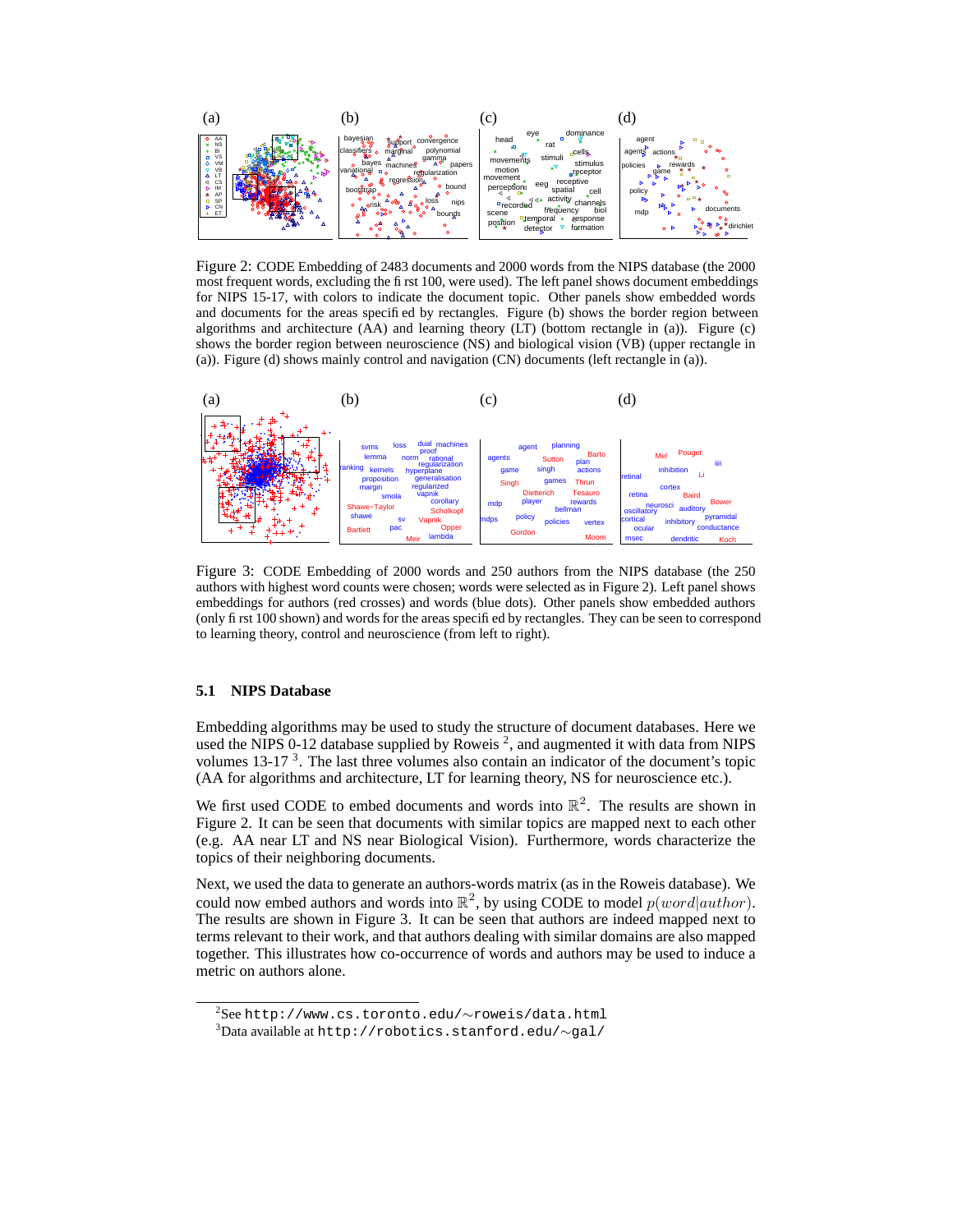

Figure 4: (a) Document purity measure for the embedding of newsgroups crypt, electronics and med, as a function of neighborhood size. (b) The doc−doc measure averaged over 7 newsgroup sets. For each set, the maximum performance was normalized to one. Embedding dimension is 2. Sets are atheism, graphics, crypt; ms-windows, graphics; ibm.pc.hw, ms-windows; crypt, electronics; crypt, electronics, med; crypt, electronics, med, space; politics.mideast, politics.misc. (c) The word − doc measure for CODE and CA algorithms, for 7 newsgroup sets. Embedding dimension is 2.

#### **5.2 Information Retrieval**

To obtain a more quantitative estimate of performance, we applied CODE to the 20 newsgroups corpus, preprocessed as described in [3]. This corpus consists of 20 groups, each with 1000 documents. We first removed the 100 most frequent words, and then selected the next k most frequent words for different values of  $k$  (see below). The resulting words and documents were embedded with CODE, Correspondence Analysis (CA), SVD, IsoMap and classical MDS<sup>4</sup>. CODE was used to model the distribution of words given documents  $p(w|d)$ . All methods were tested under several normalization schemes, including document sum normalization and TFIDF. Results were consistent over all normalization schemes.

An embedding of words and documents is expected to map documents with similar semantics together, *and* to map words close to documents which are related to the meaning of the word. We next test how our embeddings performs with respect to these requirements. To represent the *meaning* of a document we use its corresponding newsgroup. Note that this information is used only for evaluation and not in constructing the embedding itself.

To measure how well similar documents are mapped together we define a purity measure, which we denote  $doc - doc$ . For each embedded document, we measure the fraction of its neighbors that are from the same newsgroup. This is repeated for all neighborhood sizes, and averaged over all sizes and documents.

To measure how documents are related to their neighboring words, we use a measured denoted by  $word–doc$ . For each document d we look at its n nearest words and calculate their probability under the document's newsgroup, normalized by their prior. This is repeated for neighborhood sizes smaller than 100 and averaged over documents . The  $word - doc$ measure was only compared with CA, since this is the only method that provides joint embeddings.

Figure 4 compares the performance of CODE with that of the other methods with respect to the  $doc - doc$  and  $word - doc$  measures. CODE can be seen to outperform all other methods on both measures.

<sup>&</sup>lt;sup>4</sup>CA embedding followed the standard procedure described in [8]. IsoMap implementation was provided by the IsoMap authors [13]. We tested both an SVD over the count matrix and SVD over log of the count plus one, only the latter is described here because it was better than the former. For MDS, the distances between objects were calculated as the dot product between their count vectors (we also tested Euclidean distances)